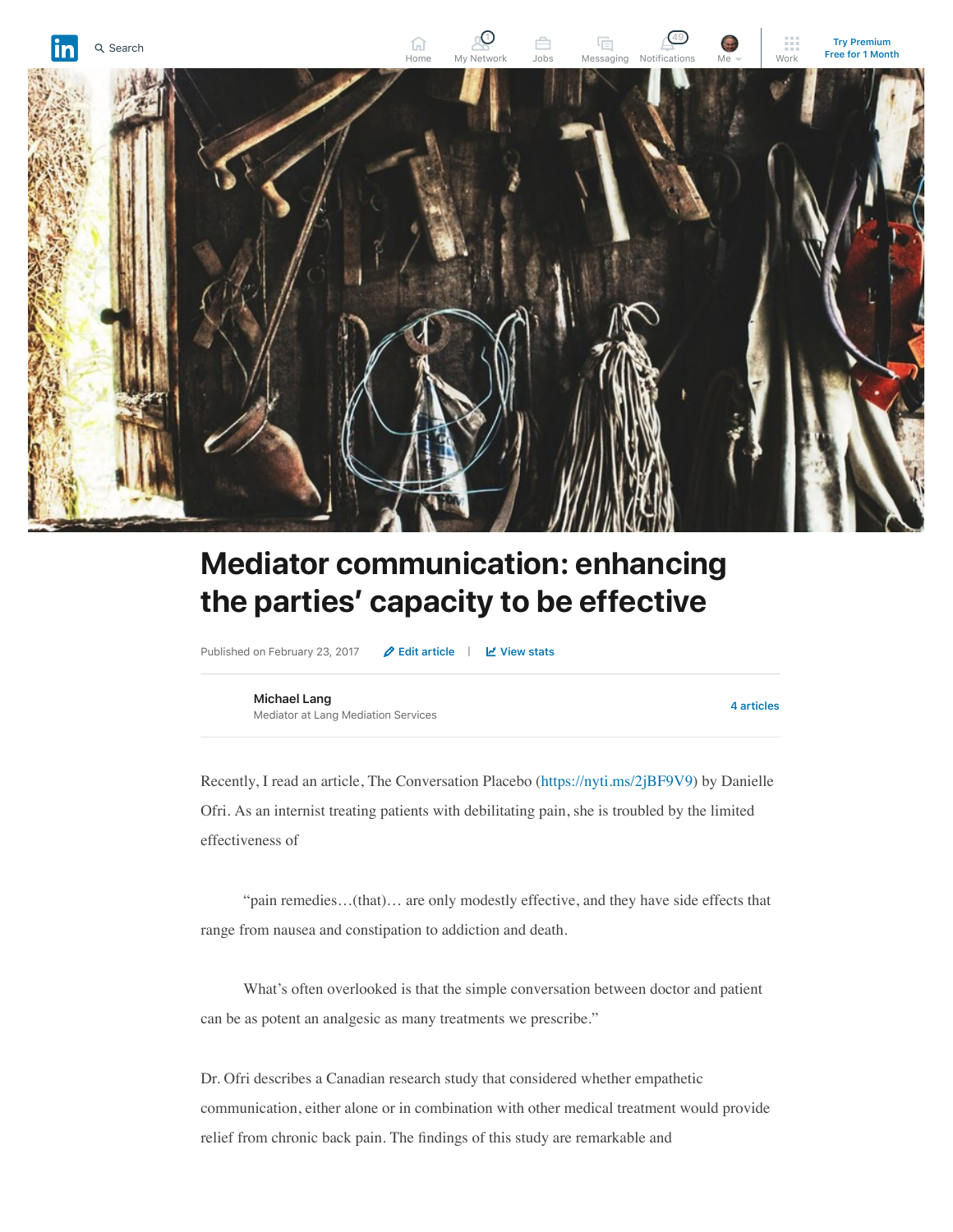surprising. Patients who received empathetic communication from the treating physical therapist reported a significant reduction in pain levels, even when the treatment was a sham (placebo). When combined with the administration of treatment for pain, conversation provided a significant increase in effectively reducing the patients' pain. The author notes,

 "This type of study provides hard evidence for what shamans, witch doctors and assorted mystics have known for millenniums: A substantial portion of 'healing' comes from the communication and connection with the patient."

Not long ago I had surgery to remove a cataract and implant a new lens. I was awake during the 15-minute procedure, and was aware that throughout the surgery the nurse anesthetist held my hand. I could not see her, but was continually aware of her touch—a connection so different from the actions of the gifted and skilled surgeon wielding a high-tech laser. During a follow-up visit, I asked the surgeon why the nurse had held my hand. She confirmed that it is a simple gesture of human connection. The surgeon also acknowledged that when patients are at ease during surgery, their recovery is likely to be quicker and less troublesome.

Afterward, I thought about that experience, and I thought about Dr. Ofri's article. I wondered about the implications of empathetic (placebo) communication for mediation practice—where the sole purpose of the communication is to offer reassurance and comfort. Mediators learn to use active listening and related skills such as summarizing, in order to gain the parties' confidence in us as mediators, to demonstrate our engagement with them and our concern for understanding of their ideas, interests, fears, and thoughts. Mediators know that when used thoughtfully and with respect for the parties, these techniques help develop trust, encourage parties explore the terrain of their conflict, and aid in their search for understanding and agreement.

But, is it possible to think that mediators might communicate with the parties for the sole purpose of making a human connection, of expressing empathy, encouragement, support? Mindful of the obligations to be balanced and unbiased and to maintain neutrality, is it possible for mediators to hold the hands of their parties—metaphorically speaking. As described in the article, the treating professionals

 "asked open-ended questions and listened attentively to the answers. They expressed empathy about the patients' situation and offered words of encouragement…"

These are skills used almost routinely by competent and resourceful mediators. They are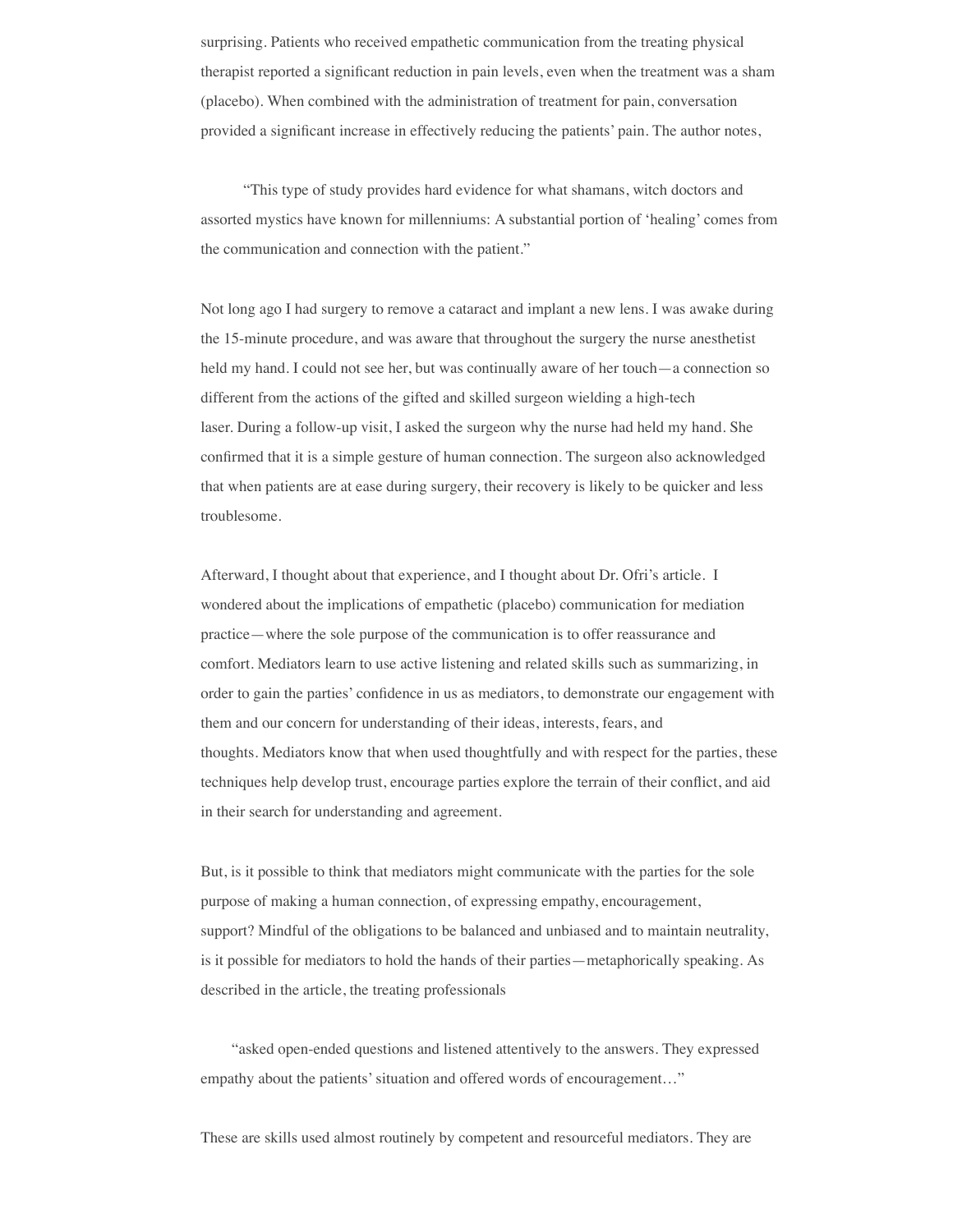well known to us. What might be different is the purpose for their use. What if the sole function of asking certain questions or offering encouraging comments was to help the party become more effective in addressing their conflict? Like the hand-holding in surgery or the comments to pain patience, perhaps as mediators we can use the skills we know to encourage parties to be more resilient, thoughtful, responsive and capable in dealing with the issues in dispute.

To my friends and colleagues who might wonder whether I am advocating that mediators become counselors or therapists or that we hold our clients' hands (literally) during mediation; that's not at all what I suggest. The goal is utilitarian. It is to enhance the parties' capacity to do their work, not to make them feel good. Whether and how the "conversation placebo" is used will depend entirely on the nature of the dispute, the context, and above all, the needs of the parties themselves. Let's not get so focused on the how this idea could be implemented that we ignore the reason for such communications.

Have you had similar experiences—either personally or as a mediator? What do you think of the notion of a "conversation placebo?" Could you envision its use in your practices? And, if so, in what ways?

I recently published a book for couples contemplating, or in the midst of, separation or divorce. Divorce and Separation: A Practical Guide to Making Smart Decisions, [https://www.amazon.com/dp/B01N30NRV4/](http://www.amazon.com/dp/B01N30NRV4/) is based on the principle of selfdetermination, on the belief in the dignity of each party, on the certainty they can make solid, reasoned and fair choices.